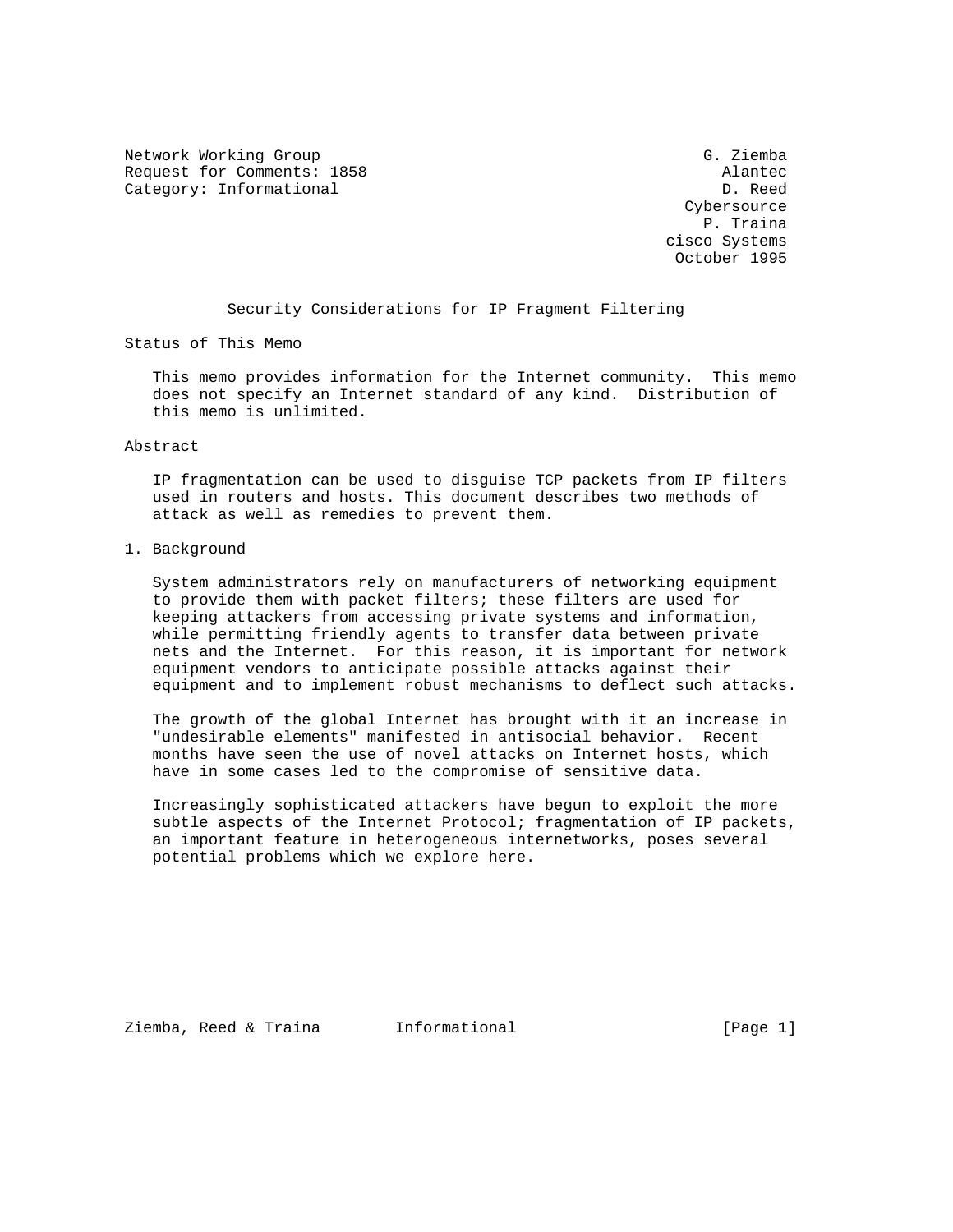### 2. Filtering IP Fragments

 IP packet filters on routers are designed with a user interface that hides packet fragmentation from the administrator; conceptually, an IP filter is applied to each IP packet as a complete entity.

 One approach to fragment filtering, described by Mogul [1], involves keeping track of the results of applying filter rules to the first fragment (FO==0) and applying them to subsequent fragments of the same packet. The filtering module would maintain a list of packets indexed by the source address, destination address, protocol, and IP ID. When the initial (FO==0) fragment is seen, if the MF bit is set, a list item would be allocated to hold the result of filter access checks. When packets with a non-zero FO come in, look up the list element with a matching SA/DA/PROT/ID and apply the stored result (pass or block). When a fragment with a zero MF bit is seen, free the list element.

 Although this method (or some refinement of it) might successfully remove any trace of the offending whole packet, it has some difficulties. Fragments that arrive out of order, possibly because they traveled over different paths, violate one of the design assumptions, and undesired fragments can leak through as a result. Furthermore, if the filtering router lies on one of several parallel paths, the filtering module will not see every fragment and cannot guarantee complete fragment filtering in the case of packets that should be dropped.

 Fortunately, we do not need to remove all fragments of an offending packet. Since "interesting" packet information is contained in the headers at the beginning, filters are generally applied only to the first fragment. Non-first fragments are passed without filtering, because it will be impossible for the destination host to complete reassembly of the packet if the first fragment is missing, and therefore the entire packet will be discarded.

 The Internet Protocol allows fragmentation of packets into pieces so small as to be impractical because of data and computational overhead. Attackers can sometimes exploit typical filter behavior and the ability to create peculiar fragment sequences in order to sneak otherwise disallowed packets past the filter. In normal practice, such pathalogical fragmentation is never used, so it is safe to drop these fragments without danger of preventing normal operation.

Ziemba, Reed & Traina 1nformational 1999 (Page 2)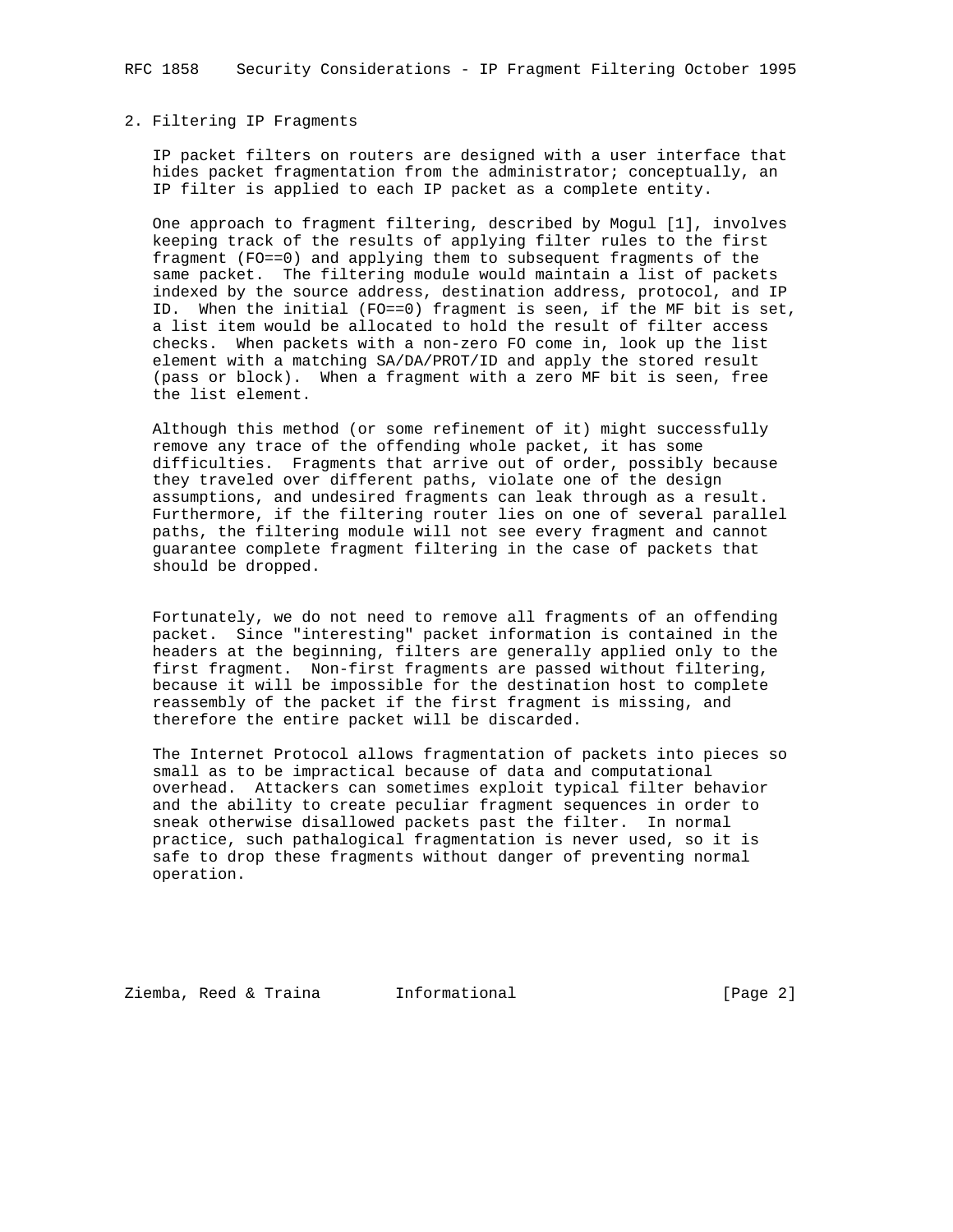#### 3. Tiny Fragment Attack

 With many IP implementations it is possible to impose an unusually small fragment size on outgoing packets. If the fragment size is made small enough to force some of a TCP packet's TCP header fields into the second fragment, filter rules that specify patterns for those fields will not match. If the filtering implementation does not enforce a minimum fragment size, a disallowed packet might be passed because it didn't hit a match in the filter.

STD 5, RFC 791 states:

 Every internet module must be able to forward a datagram of 68 octets without further fragmentation. This is because an internet header may be up to 60 octets, and the minimum fragment is 8 octets.

 Note that, for the purpose of security, it is not sufficient to merely guarantee that a fragment contains at least 8 octets of data beyond the IP header because important transport header information (e.g., the CODE field of the TCP header) might be beyond the 8th data octet.

3.1 Example of the Tiny Fragment Attack

 In this example, the first fragment contains only eight octets of data (the minimum fragment size). In the case of TCP, this is sufficient to contain the source and destination port numbers, but it will force the TCP flags field into the second fragment.

 Filters that attempt to drop connection requests (TCP datagrams having SYN=1 and ACK=0) will be unable to test these flags in the first octet, and will typically ignore them in subsequent fragments.

FRAGMENT 1

 IP HEADER +-+-+-+ +-+-+-+-+-+-+-+-+-+-+-+ +-+-+-+ | | ... | Fragment Offset = 0 | ... | | +-+-+-+ +-+-+-+-+-+-+-+-+-+-+-+ +-+-+-+

TCP HEADER

| Source Port     | Destination Port |
|-----------------|------------------|
|                 |                  |
| Sequence Number |                  |
|                 |                  |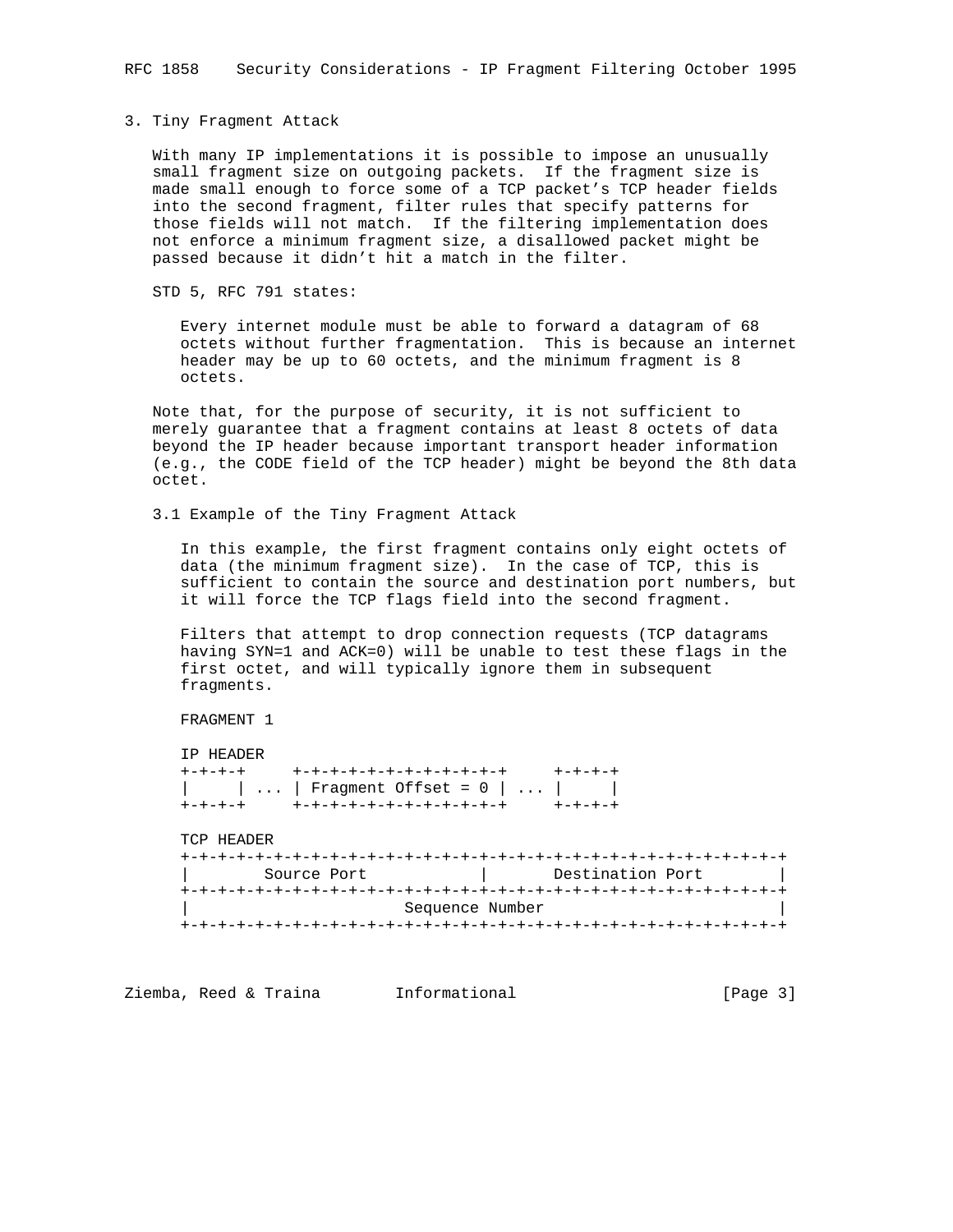```
 FRAGMENT 2
 IP HEADER
 +-+-+-+ +-+-+-+-+-+-+-+-+-+-+-+ +-+-+-+
| | ... | Fragment Offset = 1 | ... | |
 +-+-+-+ +-+-+-+-+-+-+-+-+-+-+-+ +-+-+-+
 TCP HEADER
 +-+-+-+-+-+-+-+-+-+-+-+-+-+-+-+-+-+-+-+-+-+-+-+-+-+-+-+-+-+-+-+-+
                   | Acknowledgment Number |
 +-+-+-+-+-+-+-+-+-+-+-+-+-+-+-+-+-+-+-+-+-+-+-+-+-+-+-+-+-+-+-+-+
 \text{Data} | |U|A|P|R|S|F|| Offset | Reserved |R|C|S|Y|I| Window
   | | |G|K|H|T|N|N| |
 +-+-+-+-+-+-+-+-+-+-+-+-+-+-+-+-+-+-+-+-+-+-+-+-+-+-+-+-+-+-+-+-+
```
## 3.2 Prevention of the Tiny Fragment Attack

 In a router, one can prevent this sort of attack by enforcing certain limits on fragments passing through, namely, that the first fragment be large enough to contain all the necessary header information.

 There are two ways to guarantee that the first fragment of a "passed" packet includes all the required fields, one direct, the other indirect.

3.2.1 Direct Method

 There is some number TMIN which is the minimum length of a transport header required to contain "interesting" fields (i.e., fields whose values are significant to packet filters). This length is measured from the beginning of the transport header in the original unfragmented IP packet.

 Note that TMIN is a function of the transport protocol involved and also of the particular filters currently configured.

 The direct method involves computing the length of the transport header in each zero-offset fragment and comparing it against TMIN. If the transport header length is less than TMIN, the fragment is discarded. Non-zero-offset fragments need not be checked because if the zero-offset fragment is discarded, the destination host will be unable to complete reassembly. So far we have:

Ziemba, Reed & Traina 1nformational 11 100 [Page 4]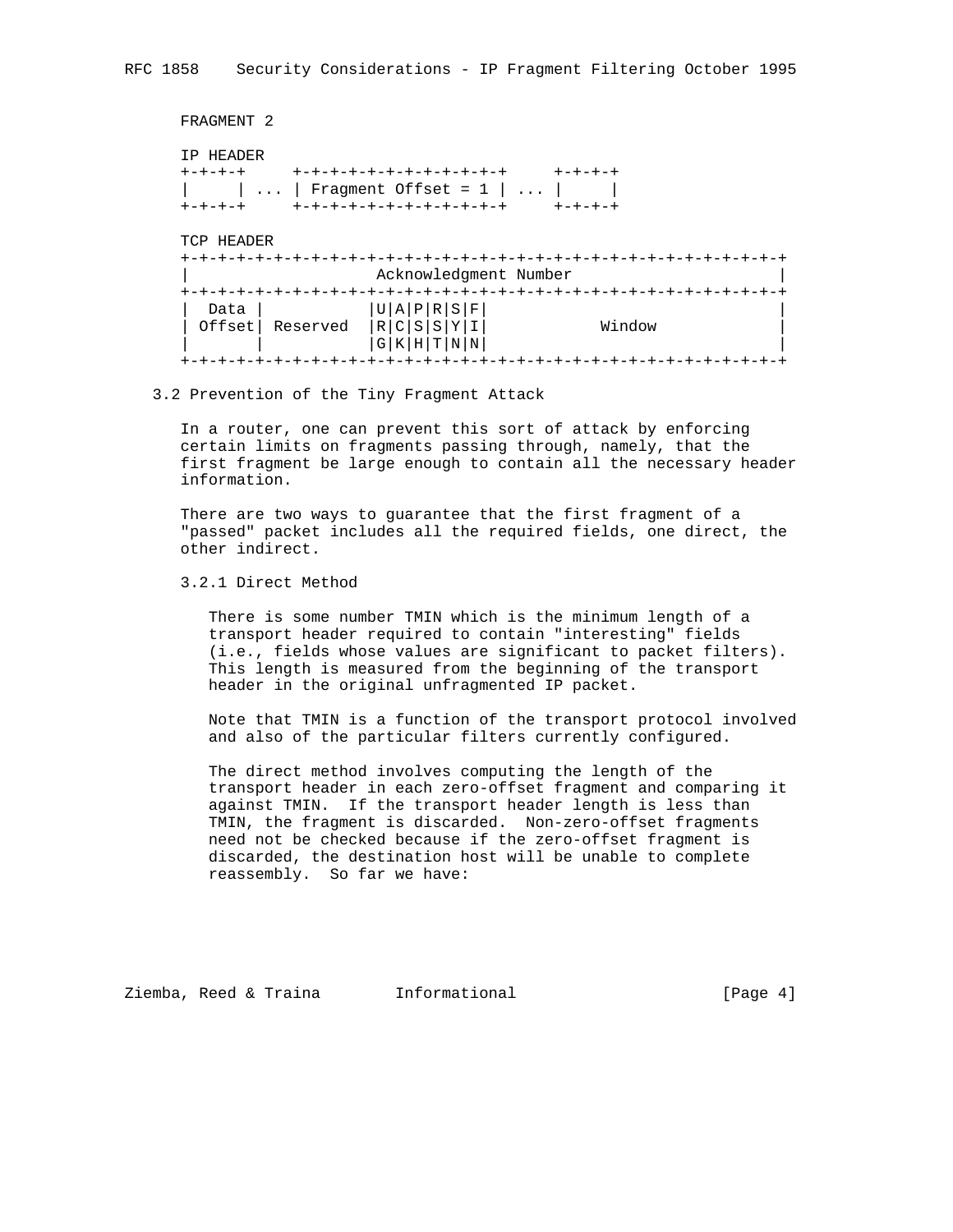# if FO=0 and TRANSPORTLEN < tmin then DROP PACKET

 However, the "interesting" fields of the common transport protocols, except TCP, lie in the first eight octets of the transport header, so it isn't possible to push them into a non-zero-offset fragment. Therefore, as of this writing, only TCP packets are vulnerable to tiny-fragment attacks and the test need not be applied to IP packets carrying other transport protocols. A better version of the tiny fragment test might therefore be:

 if FO=0 and PROTOCOL=TCP and TRANSPORTLEN < tmin then DROP PACKET

 As discussed in the section on overlapping fragments below, however, this test does not block all fragmentation attacks, and is in fact unnecessary when a more general technique is used.

3.2.2 Indirect Method

 The indirect method relies on the observation that when a TCP packet is fragmented so as to force "interesting" header fields out of the zero-offset fragment, there must exist a fragment with FO equal to 1.

 If a packet with FO==1 is seen, conversely, it could indicate the presence, in the fragment set, of a zero-offset fragment with a transport header length of eight octets Discarding this one-offset fragment will block reassembly at the receiving host and be as effective as the direct method described above.

4. Overlapping Fragment Attack

 RFC 791, the current IP protocol specification, describes a reassembly algorithm that results in new fragments overwriting any overlapped portions of previously-received fragments.

 Given such a reassembly implementation, an attacker could construct a series of packets in which the lowest (zero-offset) fragment would contain innocuous data (and thereby be passed by administrative packet filters), and in which some subsequent packet having a non zero offset would overlap TCP header information (destination port, for instance) and cause it to be modified. The second packet would be passed through most filter implementations because it does not have a zero fragment offset.

Ziemba, Reed & Traina 1nformational (Page 5)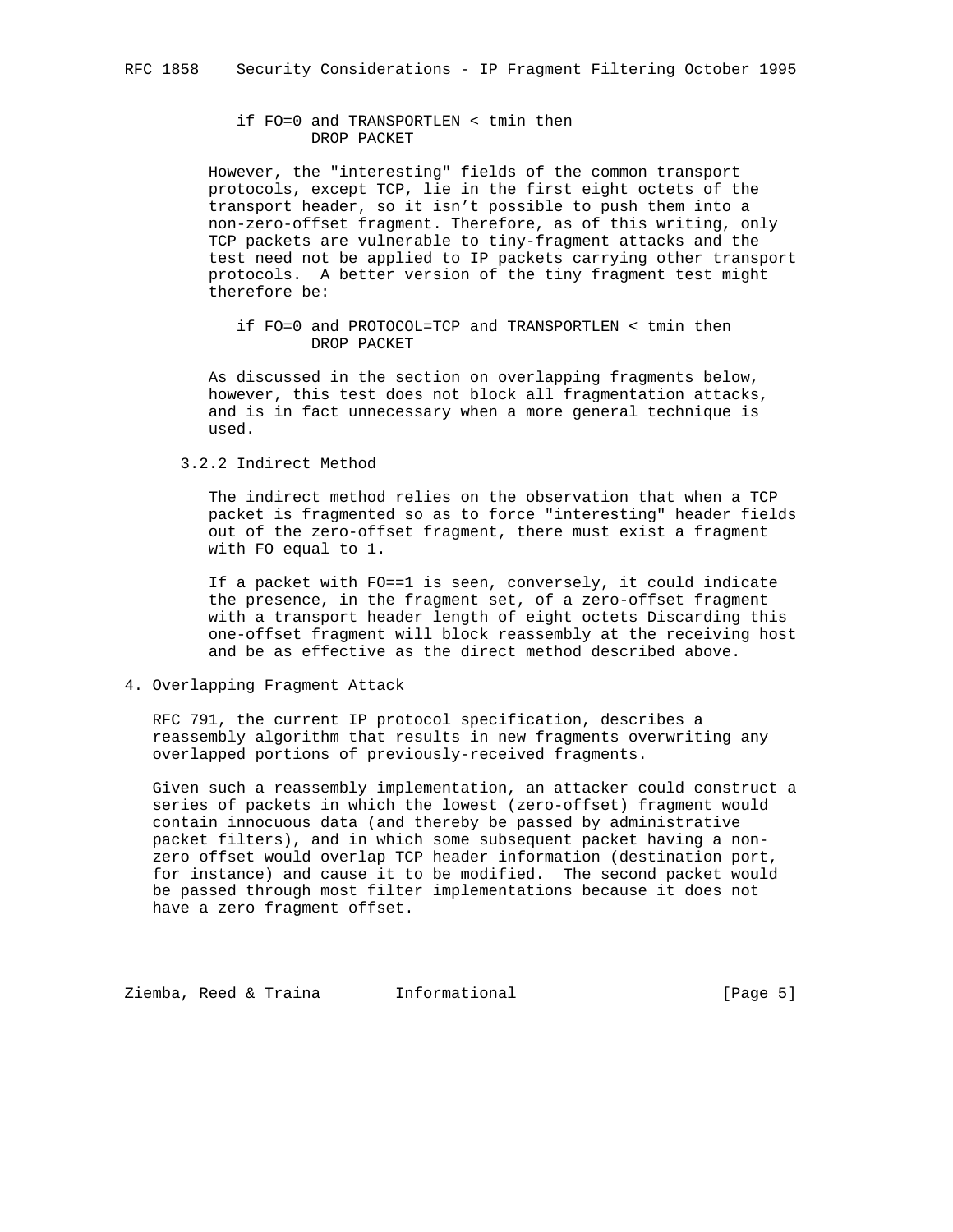RFC 815 outlines an improved datagram reassembly algorithm, but it concerns itself primarily with filling gaps during the reassembly process. This RFC remains mute on the issue of overlapping fragments.

 Thus, fully-compliant IP implementations are not guaranteed to be immune to overlapping-fragment attacks. The 4.3 BSD reassembly implementation takes care to avoid these attacks by forcing data from lower-offset fragments to take precedence over data from higher offset fragments. However, not all IP implementations are based on the original BSD code, and it is likely that some of them are vulnerable.

4.1 Example of the Overlapping Fragment Attack

 In this example, fragments are large enough to satisfy the minimum size requirements described in the previous section. The filter is configured to drop TCP connection request packets.

 The first fragment contains values, e.g., SYN=0, ACK=1, that enable it to pass through the filter unharmed.

 The second fragment, with a fragment offset of eight octets, contains TCP Flags that differ from those given in the first fragment, e.g., SYN=1, ACK=0. Since this second fragment is not a 0-offset fragment, it will not be checked, and it, too will pass through the filter.

 The receiving host, if it conforms fully to the algorithms given in RFC 791, will reconstitute the packet as a connection request because the "bad" data arrived later.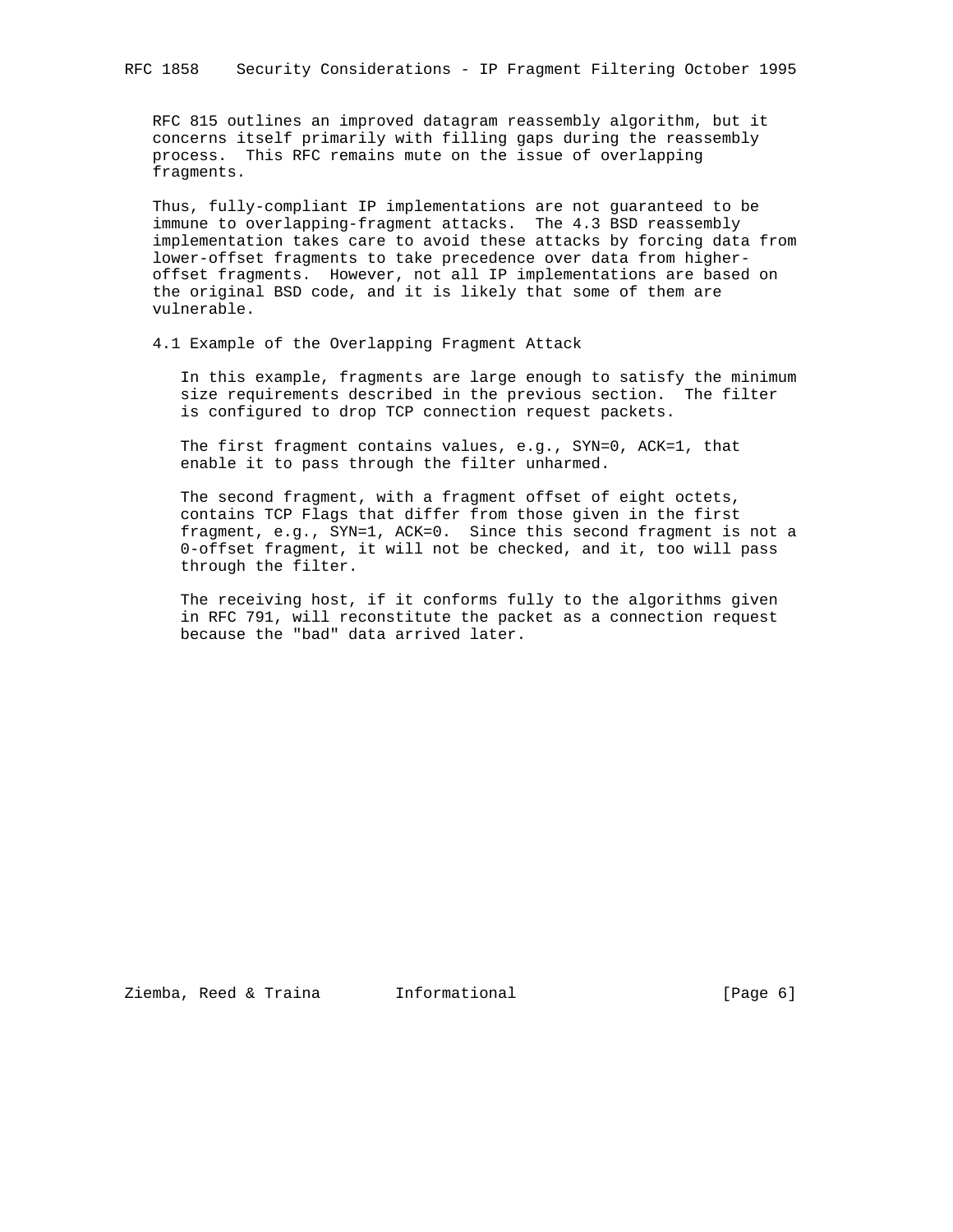FRAGMENT 1

IP HEADER

TCP HEADER

| 'I'( 'P∣<br>HEADER |             |  |             |  |  |                  |                       |
|--------------------|-------------|--|-------------|--|--|------------------|-----------------------|
|                    | Source Port |  |             |  |  | Destination Port |                       |
|                    |             |  |             |  |  |                  |                       |
|                    |             |  |             |  |  |                  | Sequence Number       |
|                    |             |  |             |  |  |                  | Acknowledgment Number |
|                    |             |  |             |  |  |                  |                       |
| Data               |             |  | U A P R S F |  |  |                  |                       |
| Offset             | Reserved    |  | R C S S Y I |  |  |                  | Window                |
|                    |             |  | $GKHTT$ $N$ |  |  |                  |                       |
|                    |             |  |             |  |  |                  |                       |
|                    |             |  |             |  |  |                  |                       |

| (Other data) |
|--------------|
|              |

 $\mathbf{r}$ 

FRAGMENT 2

IP HEADER

| +-+-+-+ | +-+-+-+-+-+-+-+-+-+-+-+                                       | $+ - + - + - +$ |
|---------|---------------------------------------------------------------|-----------------|
|         | $\vert \ldots \vert$ Fragment Offset = 1 $\vert \ldots \vert$ |                 |
| +-+-+-+ | +-+-+-+-+-+-+-+-+-+-+-+                                       | $+ - + - + - +$ |

TCP HEADER

|                |          |                                           |             |  | Acknowledgment Number |
|----------------|----------|-------------------------------------------|-------------|--|-----------------------|
|                |          |                                           |             |  |                       |
| Data<br>Offset | Reserved | 'U A P R S F<br> R C S S Y I <sub> </sub> | G K H T N N |  | Window                |
|                |          |                                           |             |  |                       |

| (Other data) |
|--------------|
|              |

Ziemba, Reed & Traina [Informational  $[Page 7]$ 

 $\sim$   $\sim$  $\langle \rangle$  $\overline{a}$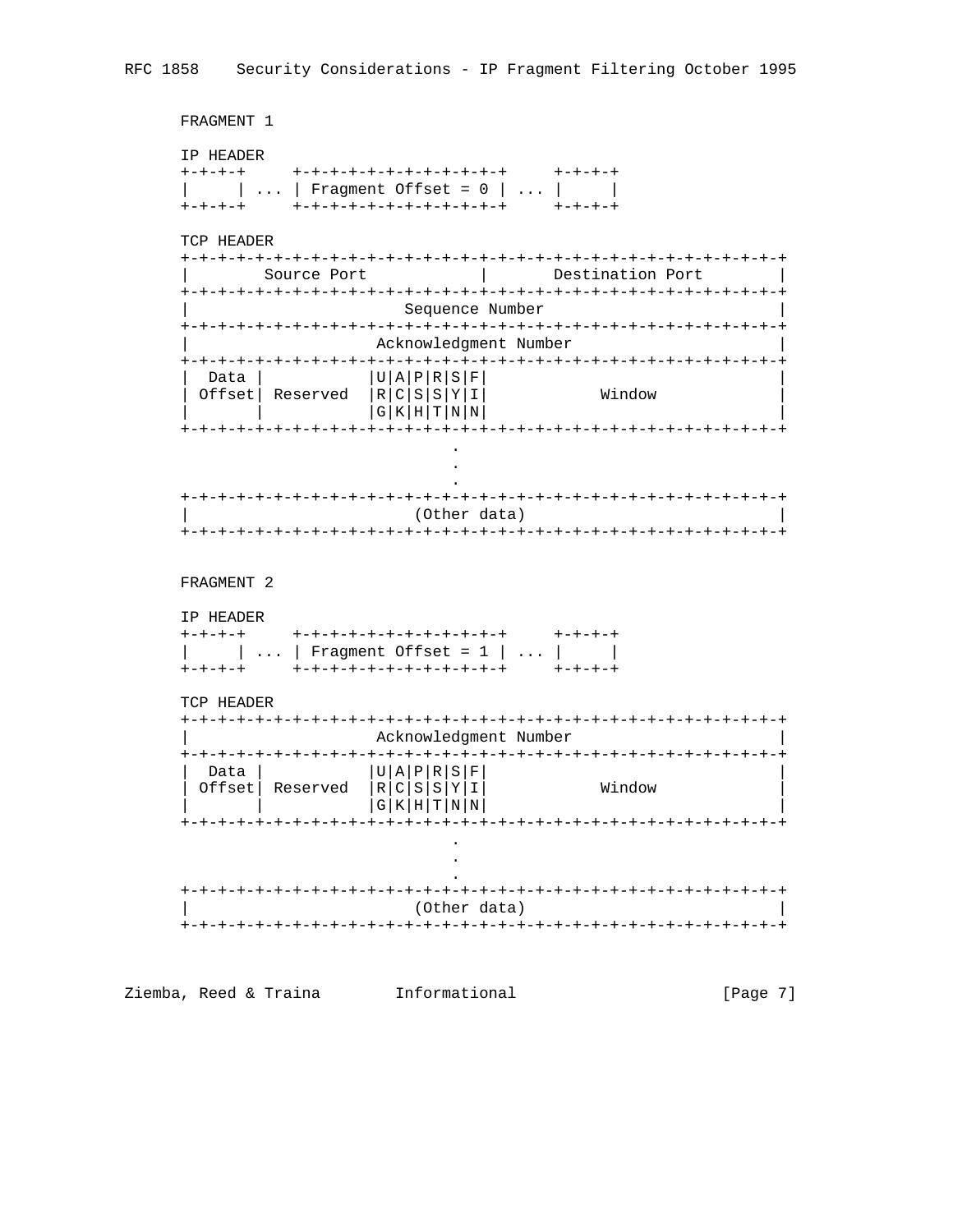If the receiving host has a reassembly algorithm that prevents new data from overwriting data received previously, we can send Fragment 2 first, followed by Fragment 1, and accomplish the same successful attack.

4.2 Prevention of the Overlapping Fragment Attack

 Since no standard requires that an overlap-safe reassembly algorithm be used, the potential vulnerability of hosts to this attack is quite large.

 By adopting a better strategy in a router's IP filtering code, one can be assured of blocking this "attack". If the router's filtering module enforces a minimum fragment offset for fragments that have non-zero offsets, it can prevent overlaps in filter parameter regions of the transport headers.

 In the case of TCP, this minimum is sixteen octets, to ensure that the TCP flags field is never contained in a non-zero-offset fragment. If a TCP fragment has FO==1, it should be discarded because it starts only eight octets into the transport header. Conveniently, dropping FO==1 fragments also protects against the tiny fragment attack, as discussed earlier.

 RFC 791 demands that an IP stack must be capable of passing an 8 byte IP data payload without further fragmentation (fragments sit on 8 byte boundaries). Since an IP header can be up to 60 bytes long (including options), this means that the minimum MTU on a link should be 68 bytes.

 A typical IP header is only 20 bytes long and can therefore carry 48 bytes of data. No one in the real world should EVER be generating a TCP packet with FO=1, as it would require both that a previous system fragmenting IP data down to the 8 byte minimum and a 60 byte IP header.

 A general algorithm, then, for ensuring that filters work in the face of both the tiny fragment attack and the overlapping fragment attack is:

 IF FO=1 and PROTOCOL=TCP then DROP PACKET

 If filtering based on fields in other transport protocol headers is provided in a router, the minimum could be greater, depending on the position of those fields in the header. In particular, if filtering is permitted on data beyond the sixteenth octet of the transport header, either because of a flexible user interface or

Ziemba, Reed & Traina 1nformational 11 (Page 8)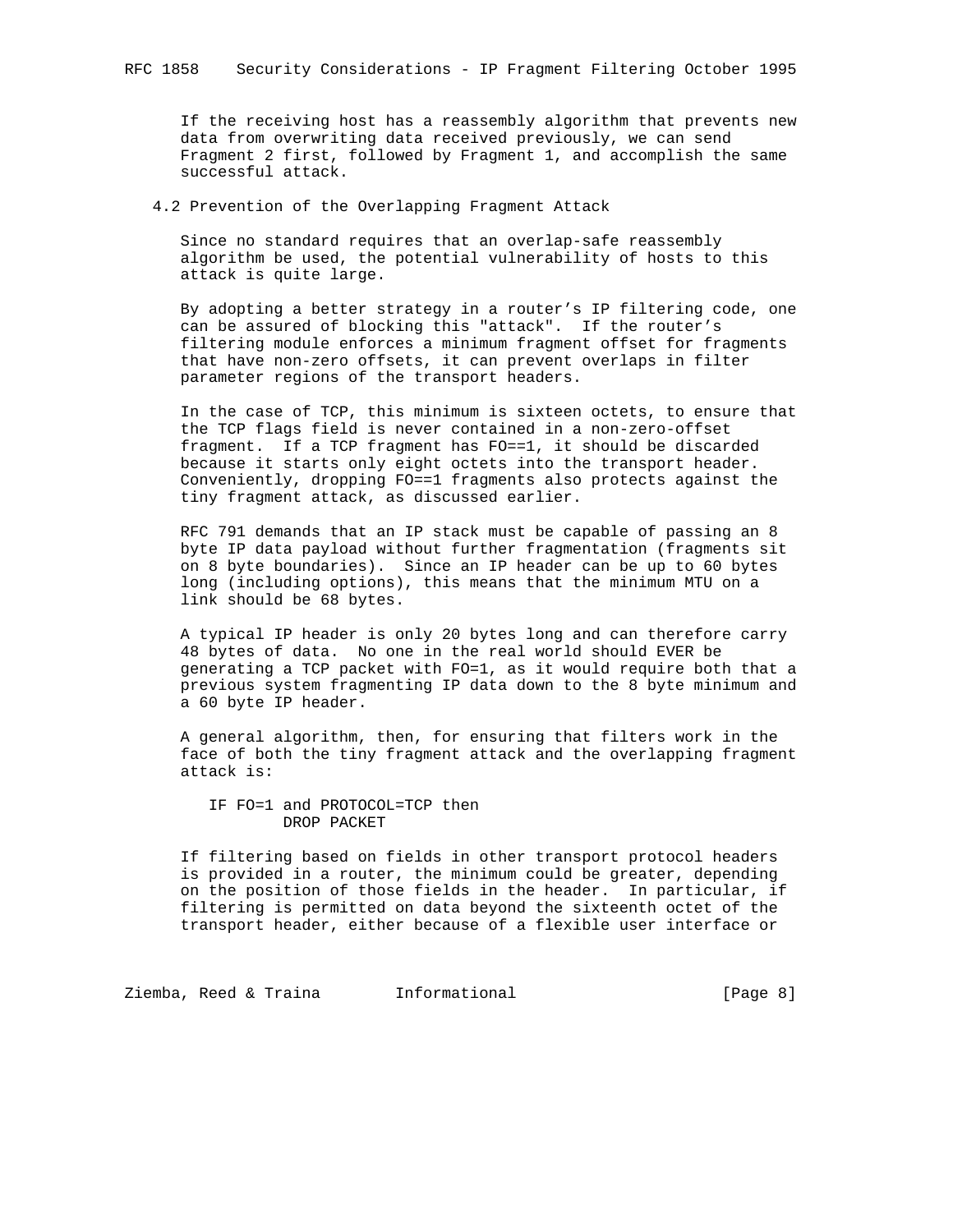the implementation of filters for some new transport protocol, dropping packets with FO==1 might not be sufficient.

5. Security Considerations

 This memo is concerned entirely with the security implications of filtering fragmented IP packets.

6. Acknowledgements

 The attack scenarios described above grew from discussions that took place on the firewalls mailing list during May of 1995. Participants included: Darren Reed <avalon@coombs.anu.edu.au>, Tom Fitzgerald <fitz@wang.com>, and Paul Traina <pst@cisco.com>.

- 7. References
	- [1] Mogul, J., "Simple and Flexible Datagram Access Controls for Unix-based Gateways", Digital Equipment Corporation, March 1989.
	- [2] Postel, J., Editor, "Internet Protocol DARPA Internet Program Protocol Specification", STD 5, RFC 791, USC/Information Sciences Institute, September 1981.
	- [3] Postel, J., Editor, "Transmission Control Protocol DARPA Internet Program Protocol Specification", STD 7, RFC 793, USC/Information Sciences Institute, September 1981.
	- [4] Clark, D., "IP Datagram Reassembly Algorithms", RFC 815, MIT Laboratory for Computer Science/Computer Systems and Communications Group, July 1982.